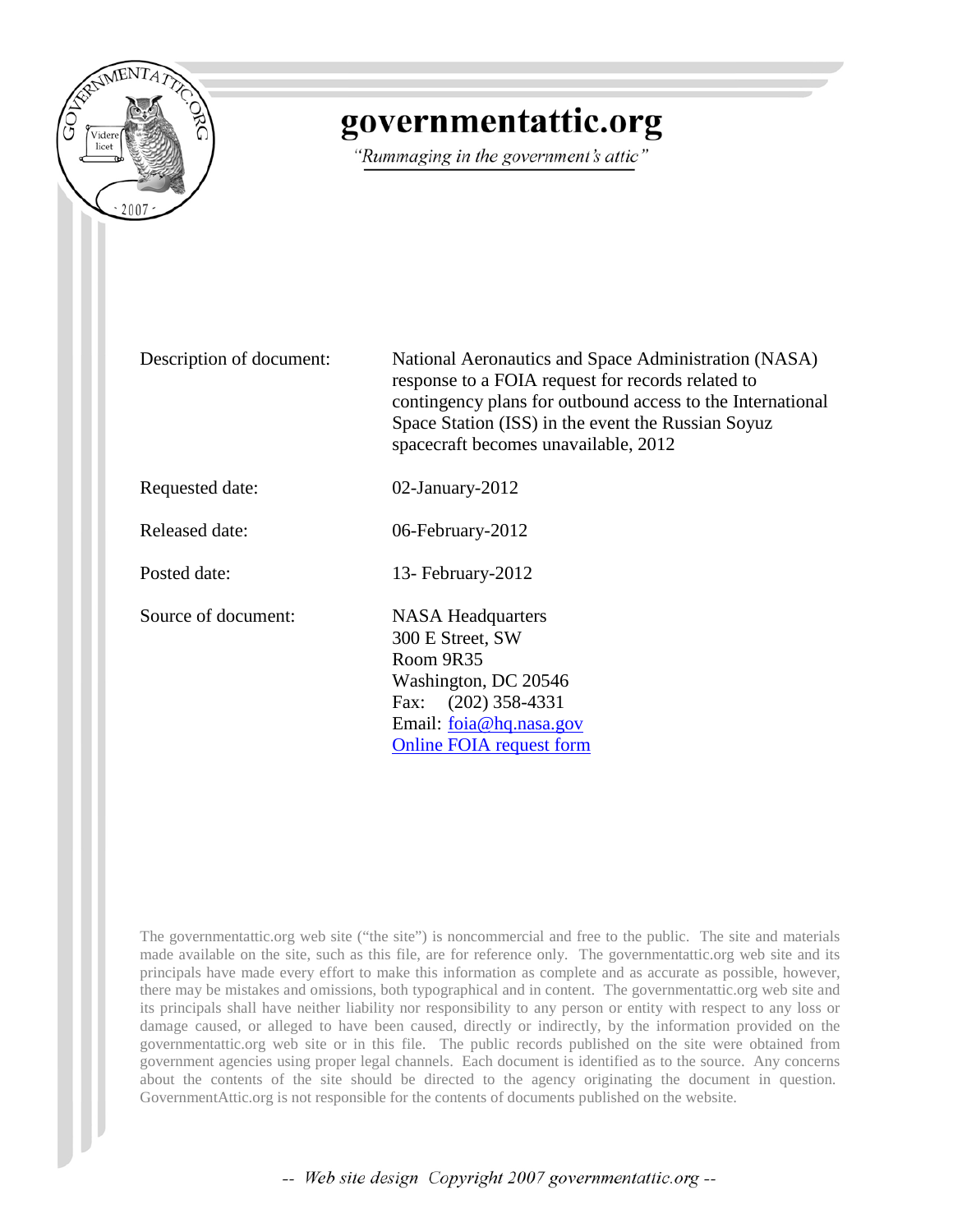National Aeronautics and Space Administration

**Headquarters**  Washington, DC 20546-0001



February 6, 2012

Reply to Attn of: Office of Communications Headquarters, FOIA Office

FOIA: 12-HQ-F-00245

Thank you for your Freedom of Information Act (FOIA) request dated January 2, 2012, and received in our office on January 3, 2012. Your case was assigned Case File Number 12-HQ-F -00245. Your request was for:

A copy of documents, memos, etc. describing contingency plans for outbound access to the International Space Station in the event the Russian Soyuz capsules become unavailable for use.

We have reviewed our files and have been unable to locate any records responsive to your request. In accordance with 14 CFR § 1206.203 and Department of Justice Guidance, the Agency is not required to create or compile a record in response to a FOIA request. The Act applies only to records in the possession and under the control of the Agency and in existence at the time the Agency begins its search for responsive documents.

Under 14 CFR  $\S$  1206.605, you may appeal this denial by writing to:

Administrator NASA Headquarters Mail Stop: FOIA, Room 9Rl7 300 E Street, S.W. Washington, DC 20546 ATTN: FOIA Appeals

Your appeal must be received within 30 calendar days after the date of this letter. The appeal should be marked, both on the envelope and the face of the appeal letter, with the legend "FREEDOM OF INFORMATION APPEAL." Your appeal should be accompanied by a copy of your original request and this letter, along with a brief statement of the reasons why you believe this initial decision to be in error.